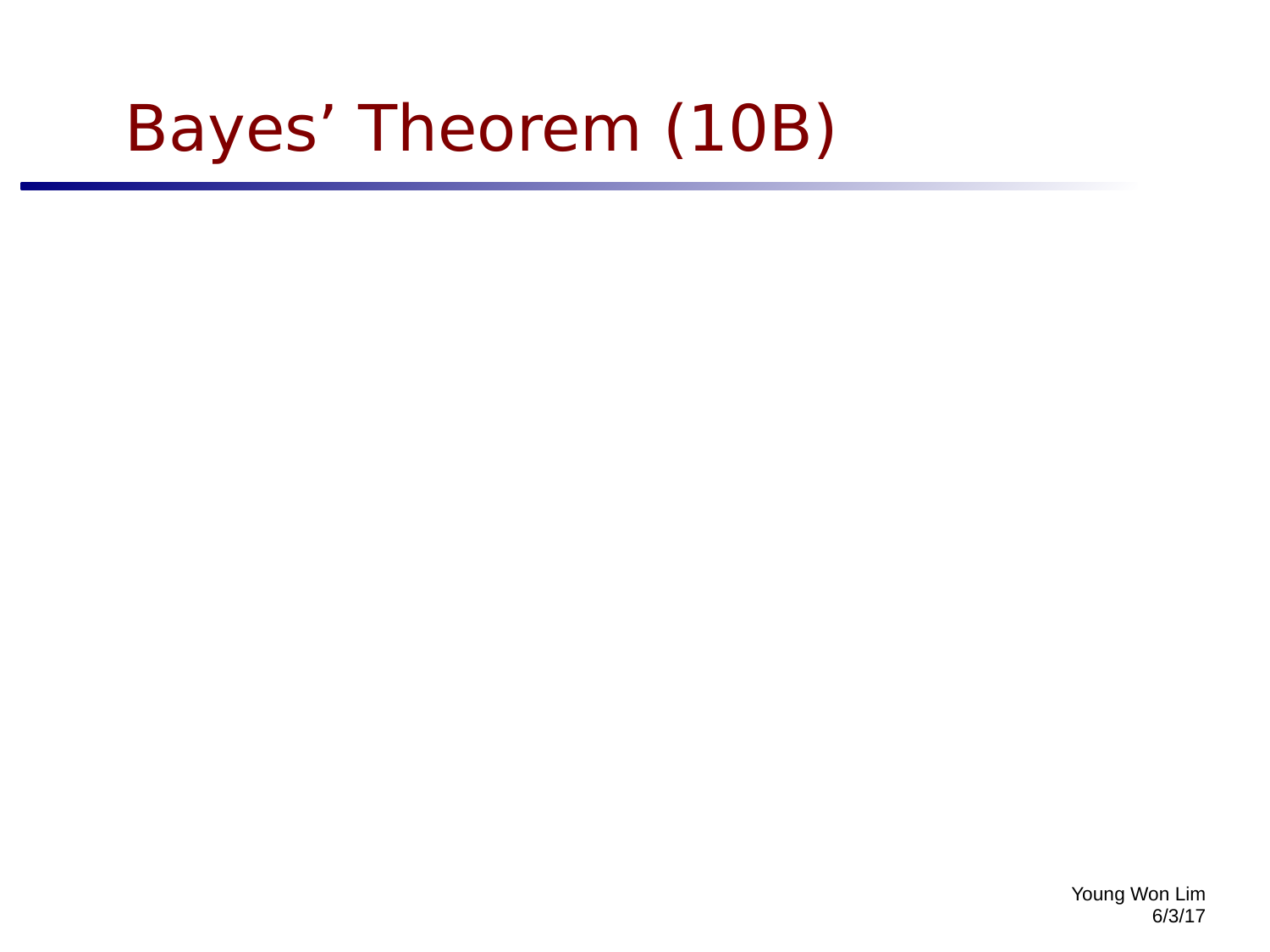Copyright (c) 2017 Young W. Lim.

 Permission is granted to copy, distribute and/or modify this document under the terms of the GNU Free Documentation License, Version 1.2 or any later version published by the Free Software Foundation; with no Invariant Sections, no Front-Cover Texts, and no Back-Cover Texts. A copy of the license is included in the section entitled "GNU Free Documentation License".

Please send corrections (or suggestions) to [youngwlim@hotmail.com](mailto:youngwlim@hotmail.com).

This document was produced by using OpenOffice and Octave.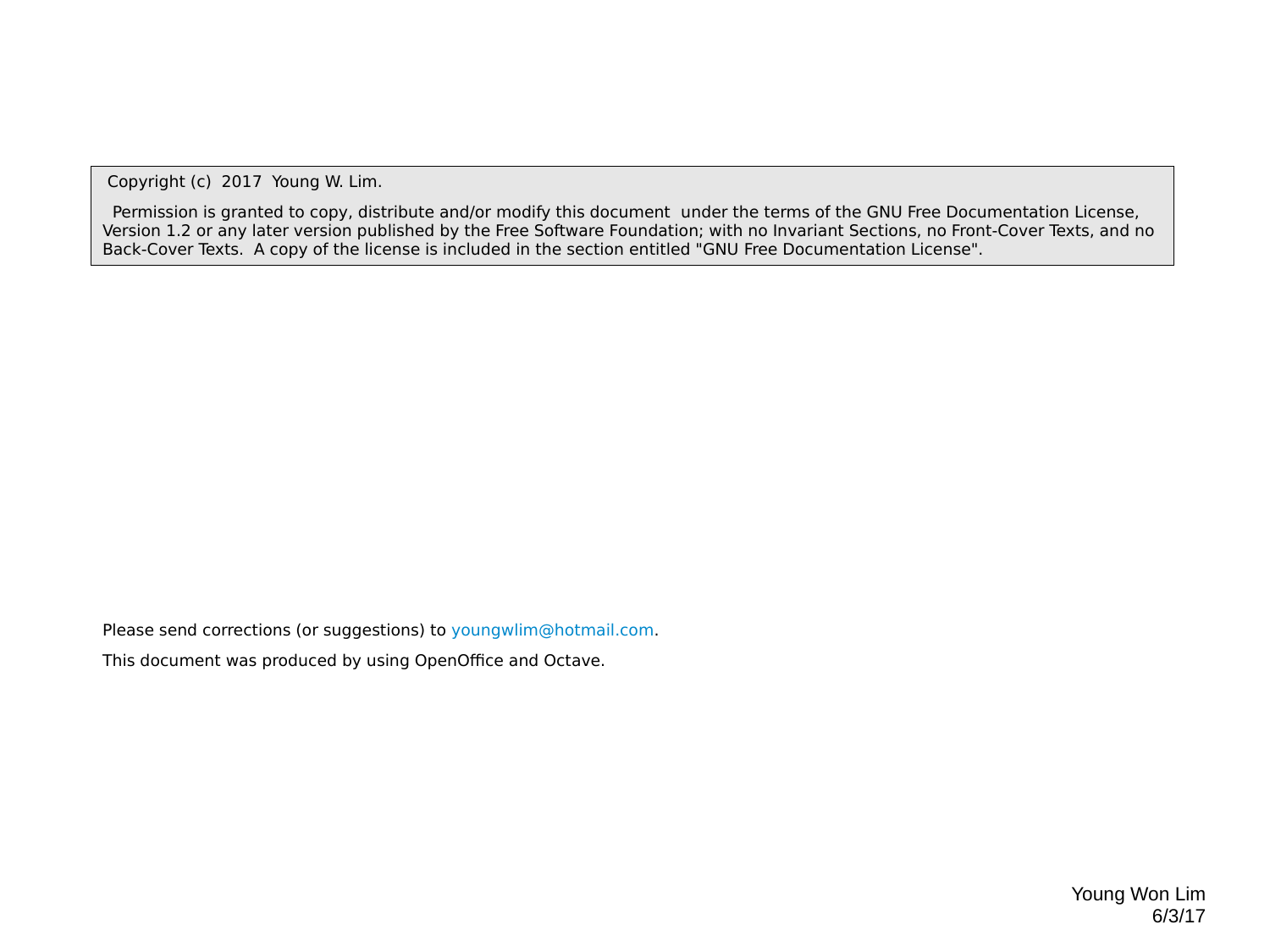### Intersection Probability



https://en.wikipedia.org/wiki/Conditional\_probability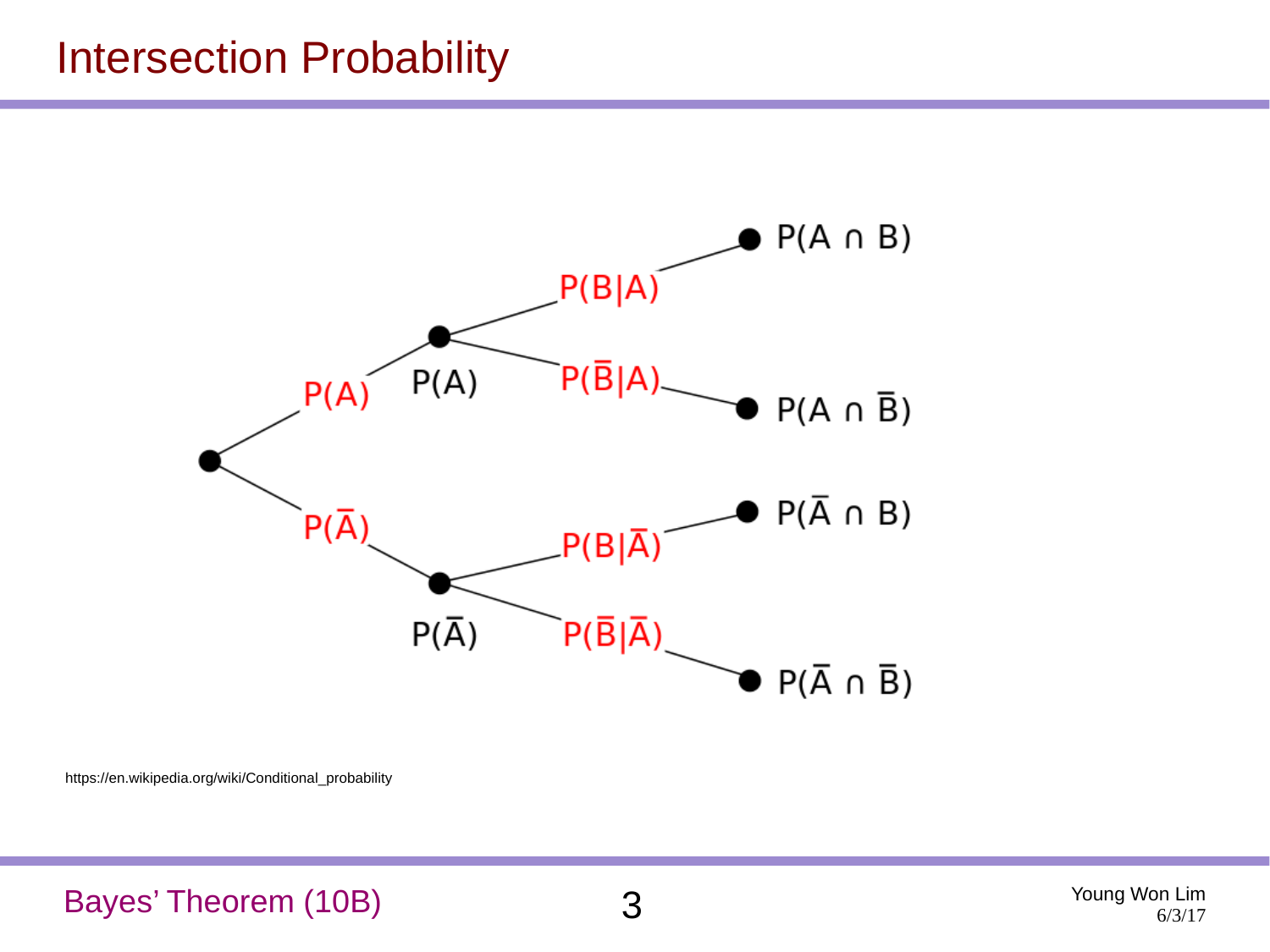$$
P(F|E) = \frac{P(E \cap F)}{P(E)}
$$
  
\n
$$
P(F|E)P(E) = P(E \cap F)
$$
  
\n
$$
P(E|F)P(F) = P(E \cap F)
$$
  
\n
$$
P(E|F)P(F) = P(E \cap F)
$$

$$
P(E \cap F) =
$$
  

$$
P(F|E)P(E) = P(E|F)P(F)
$$

$$
P(F|E) = \frac{P(E|F)P(F)}{P(E)} \qquad P(E|F) = \frac{P(F|E)P(E)}{P(F)}
$$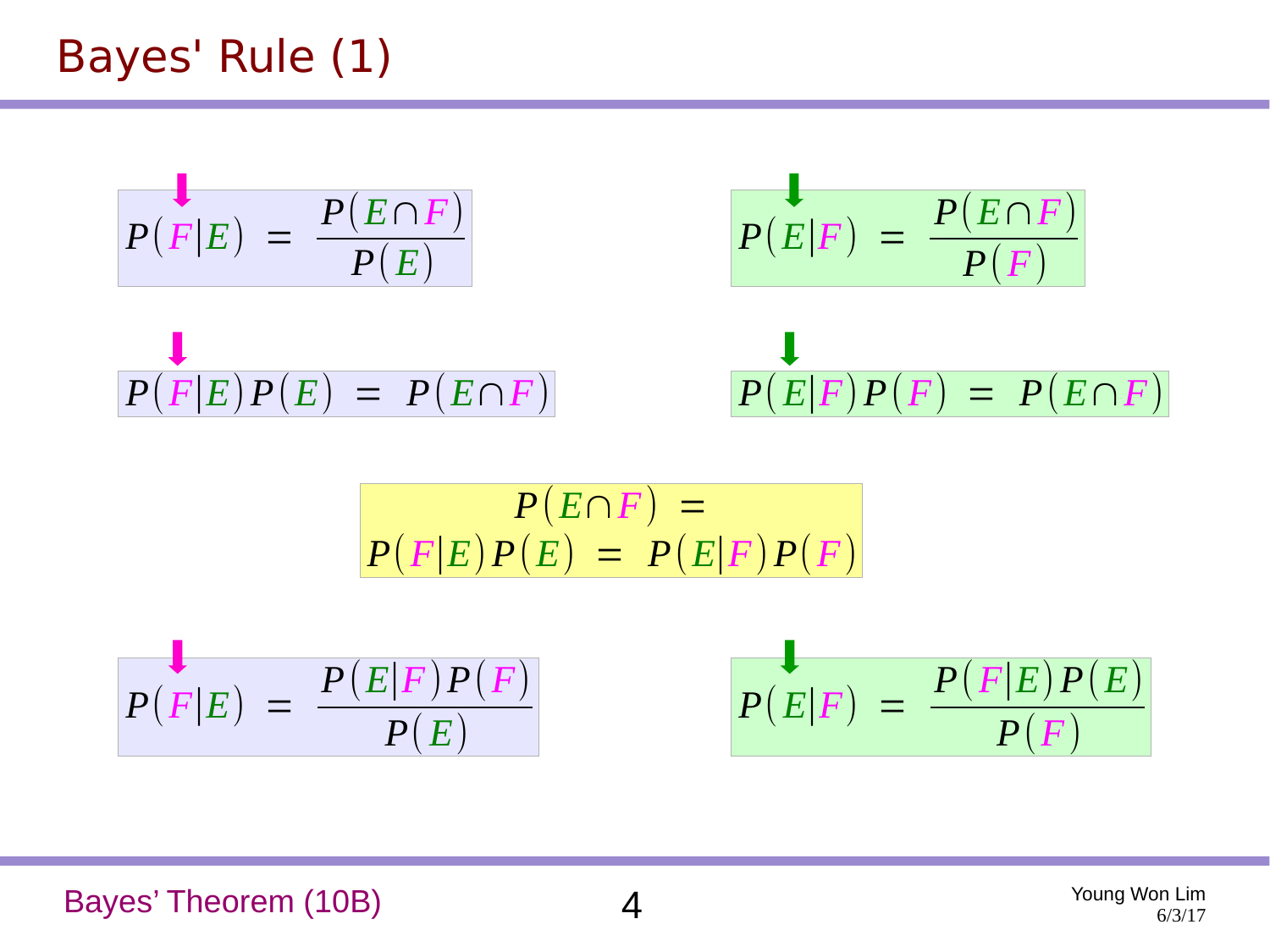Bayes' Rule (2)

$$
E = (E \cap \overline{F}) \cup (E \cap F)
$$





$$
\frac{|E|}{|S|} = \frac{|E \cap \overline{F}|}{|F|} \cdot \frac{|F|}{|S|} + \frac{|E \cap F|}{|F|} \cdot \frac{|F|}{|S|}
$$

$$
P(E) = P(E|F)P(F) + P(E|\overline{F})P(\overline{F})
$$

Bayes' Theorem (10B) 5

Young Won Lim 6/3/17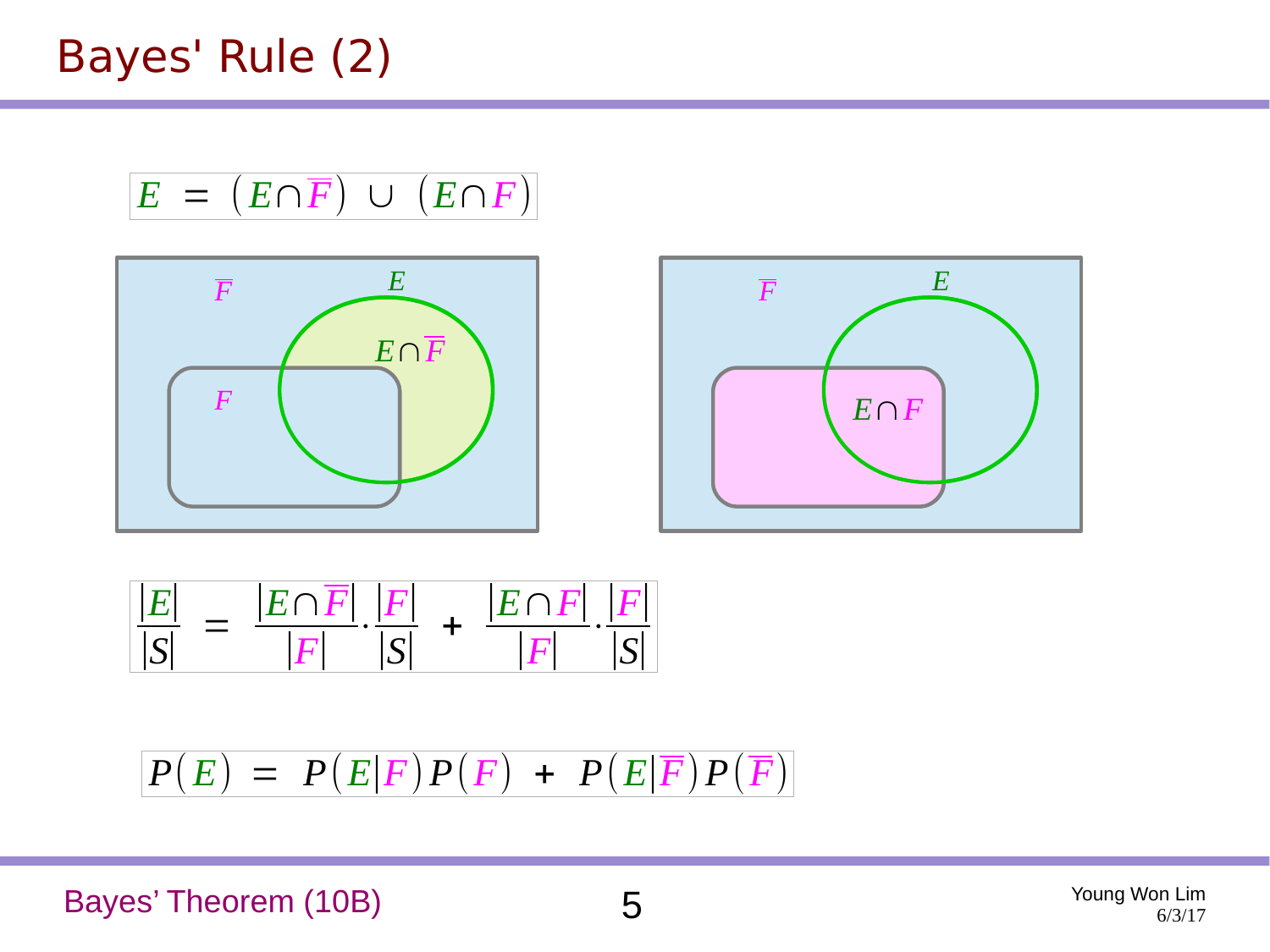$$
P(F|E) = \frac{P(E|F)P(F)}{P(E)}
$$

$$
P(E) = P(E|F)P(F) + P(E|\overline{F})P(\overline{F})
$$

$$
P(F|E) = \frac{P(E|F)P(F)}{P(E|F)P(F) + P(E|\overline{F})P(\overline{F})}
$$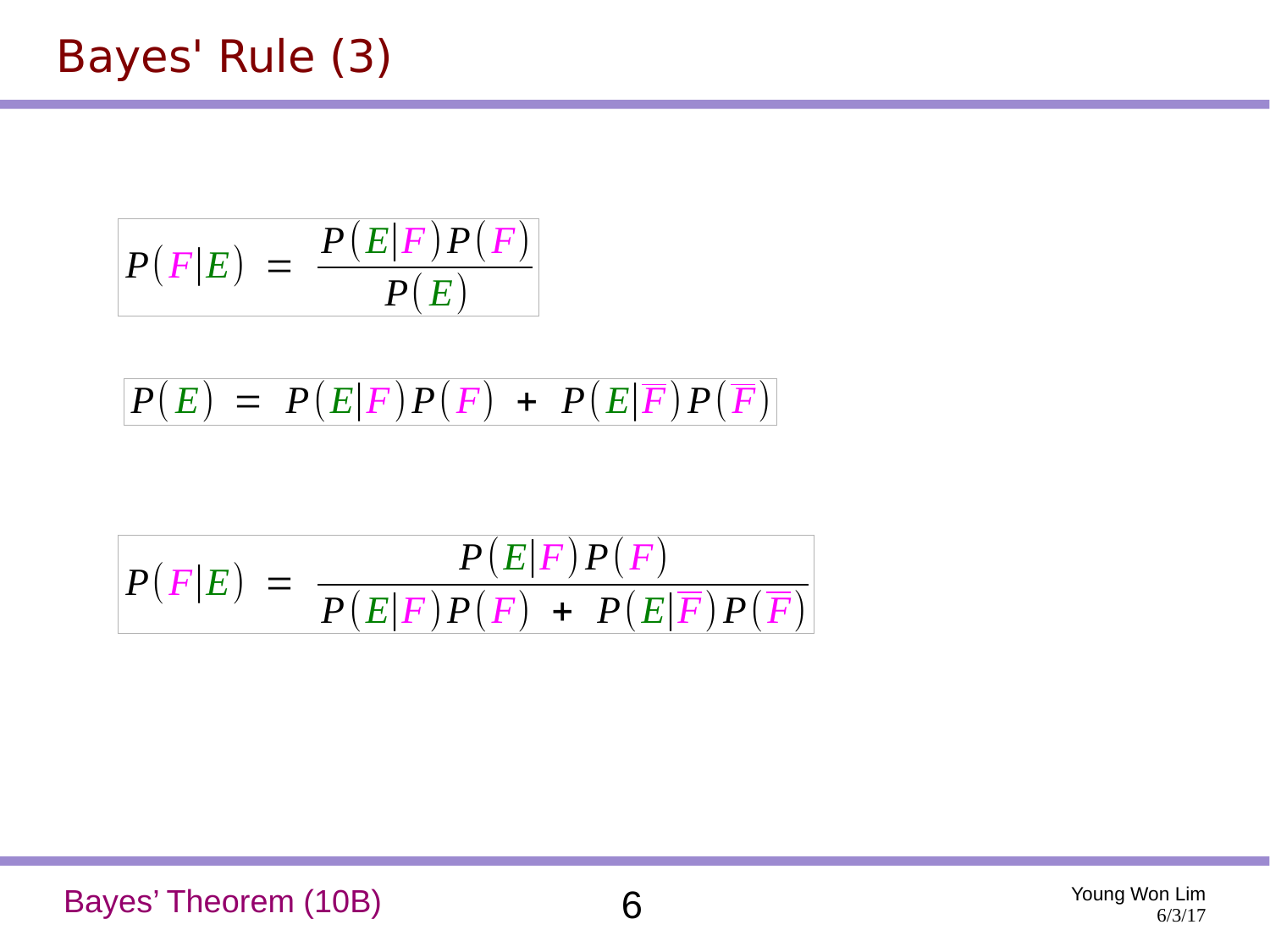### A Priori and a Posteriori

Two types of knowledge, justification, or arguments

**A Priori** - "from the earlier"

independent of experience

*"All bachelors are unmarried"*

**A Posteriori** - "from the later"

Dependent on experience or empirical evidence

*"Some bachelors are happy"*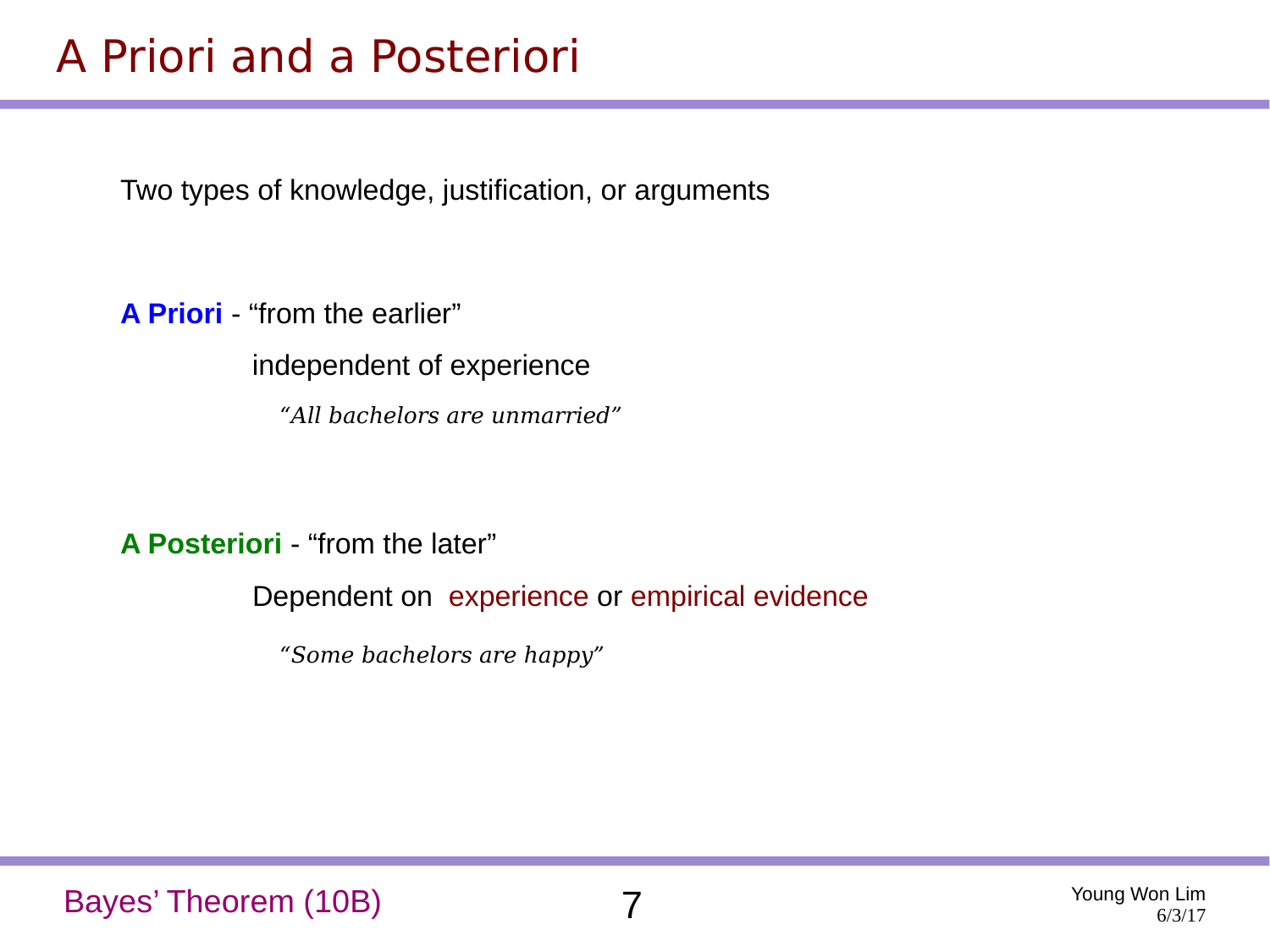### Bayes' Rule (1)



Bayes' Theorem (10B) 8

Young Won Lim 6/3/17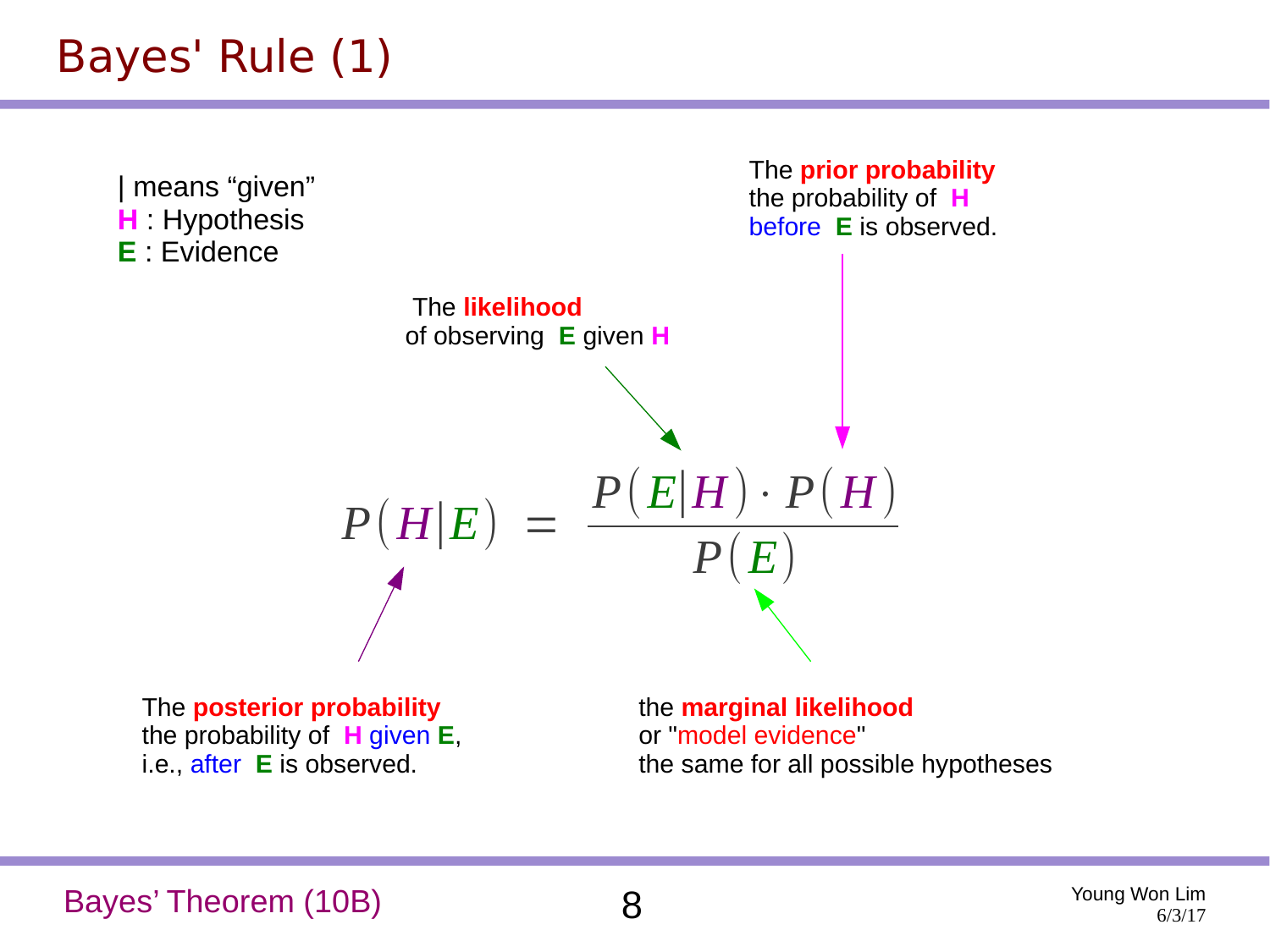### Bayes' Rule (2)

$$
P(H|E) = \frac{P(E|H) \cdot P(H)}{P(E)}
$$

P(H), the **prior probability** –

the probability of **H** before **E** is observed.

This indicates one's *preconceived beliefs* about how likely different hypotheses are, absent evidence regarding the instance under study.

P(H|E), the **posterior probability** –

the probability of **H** given **E**, i.e., after **E** is observed. the probability of a hypothesis given the observed evidence

P(E|H), the probability of observing **E** given **H**, is also known as the **likelihood**. It indicates the compatibility of the evidence with the given hypothesis.

P(E), the **marginal likelihood** or "model evidence". This factor is the same for all possible hypotheses being considered. This means that this factor does not enter into determining the relative probabilities of different hypotheses.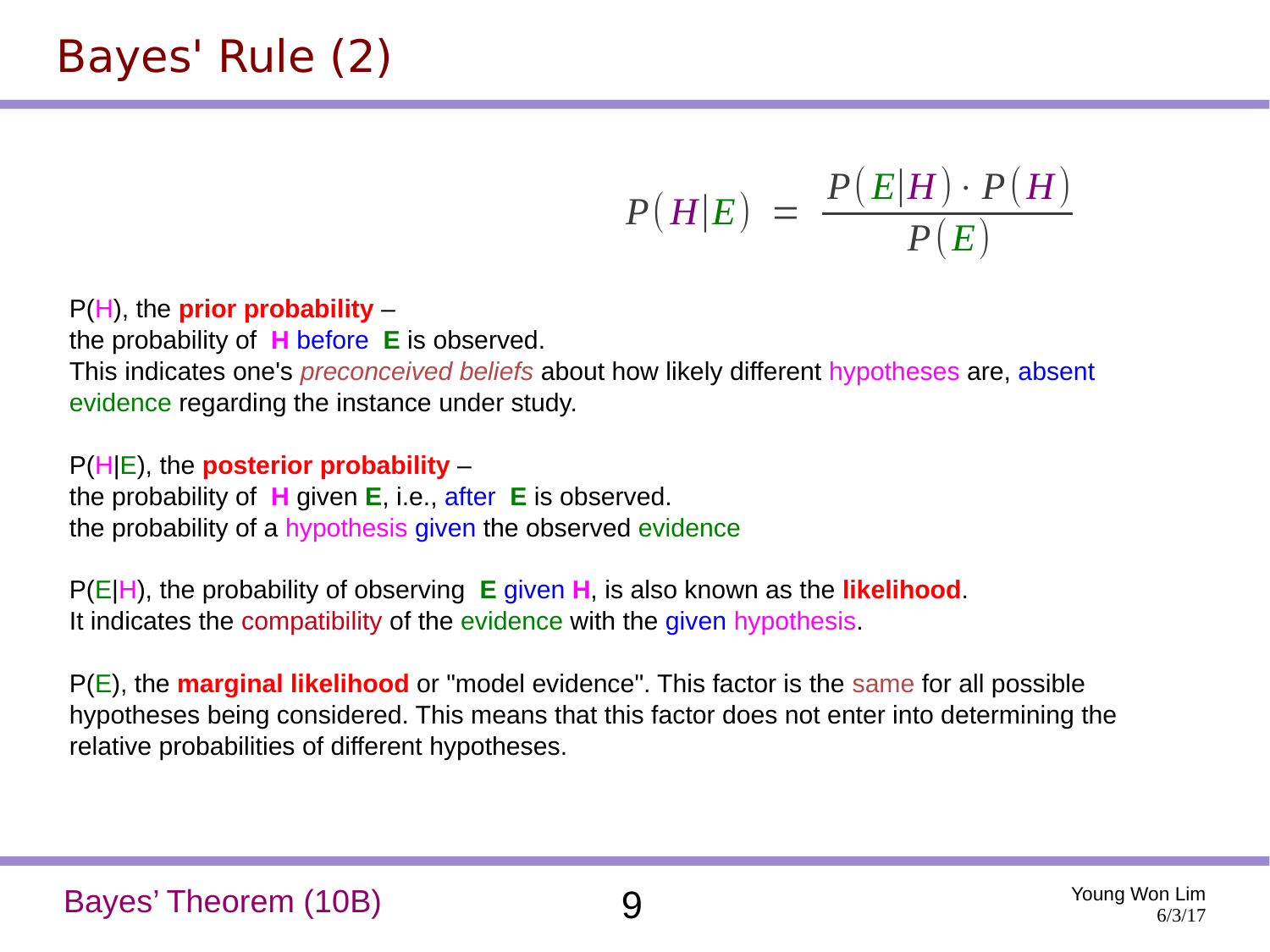### Bayes' Rule (3)

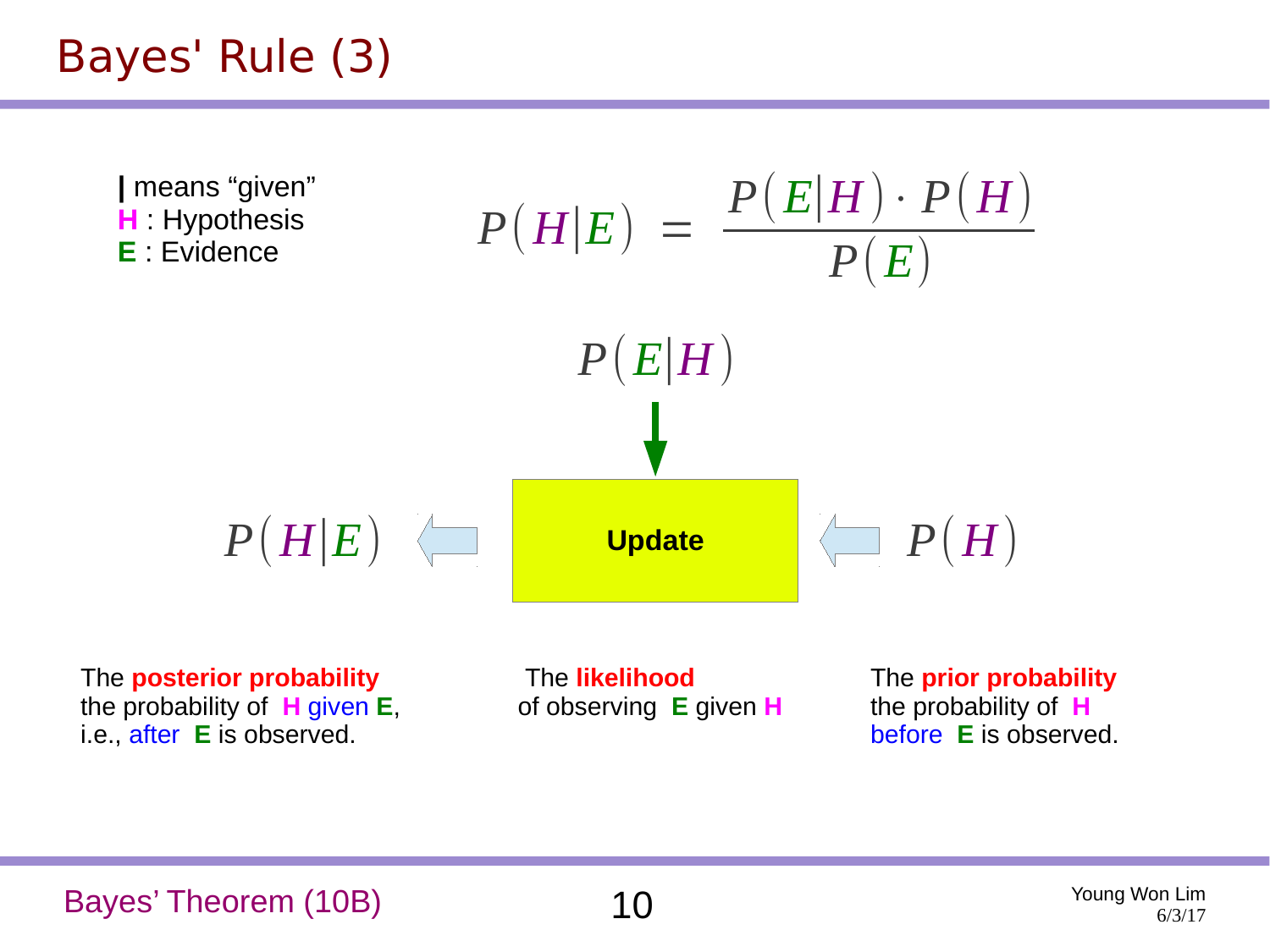If the **E**vidence doesn't match up with a Hypothesis, one should reject the Hypothesis. But if a Hypothesis is extremely unlikely a priori, one should also reject it, even if the **E**vidence does appear to match up.

Three Hypotheses about the nature of a newborn baby of a friend, including:

- $\cdot$  H1: the baby is a brown-haired boy
- $\cdot$  H2: the baby is a blond-haired girl.
- $\cdot$  H3: the baby is a dog.

Consider two scenarios:

I'm presented with **E**vidence in the form of a picture of a blond-haired baby girl. I find this **E**vidence supports H2 and opposes H1 and H3.

I'm presented with **E**vidence in the form of a picture of a baby dog.

I don't find this **E**vidence supports H3,

since my prior belief in this Hypothesis (that a human can give birth to a dog) is extremely small.

#### Bayes' rule

a principled way of combining new **E**vidence with prior beliefs, through the application of Bayes' rule. can be applied iteratively: after observing some **E**vidence, the resulting posterior probability can then be treated as a prior probability, and a new posterior probability computed from new **E**vidence. Bayesian updating.

 $P(H) \; \ll$ *P*(*E*∣*H*) ≪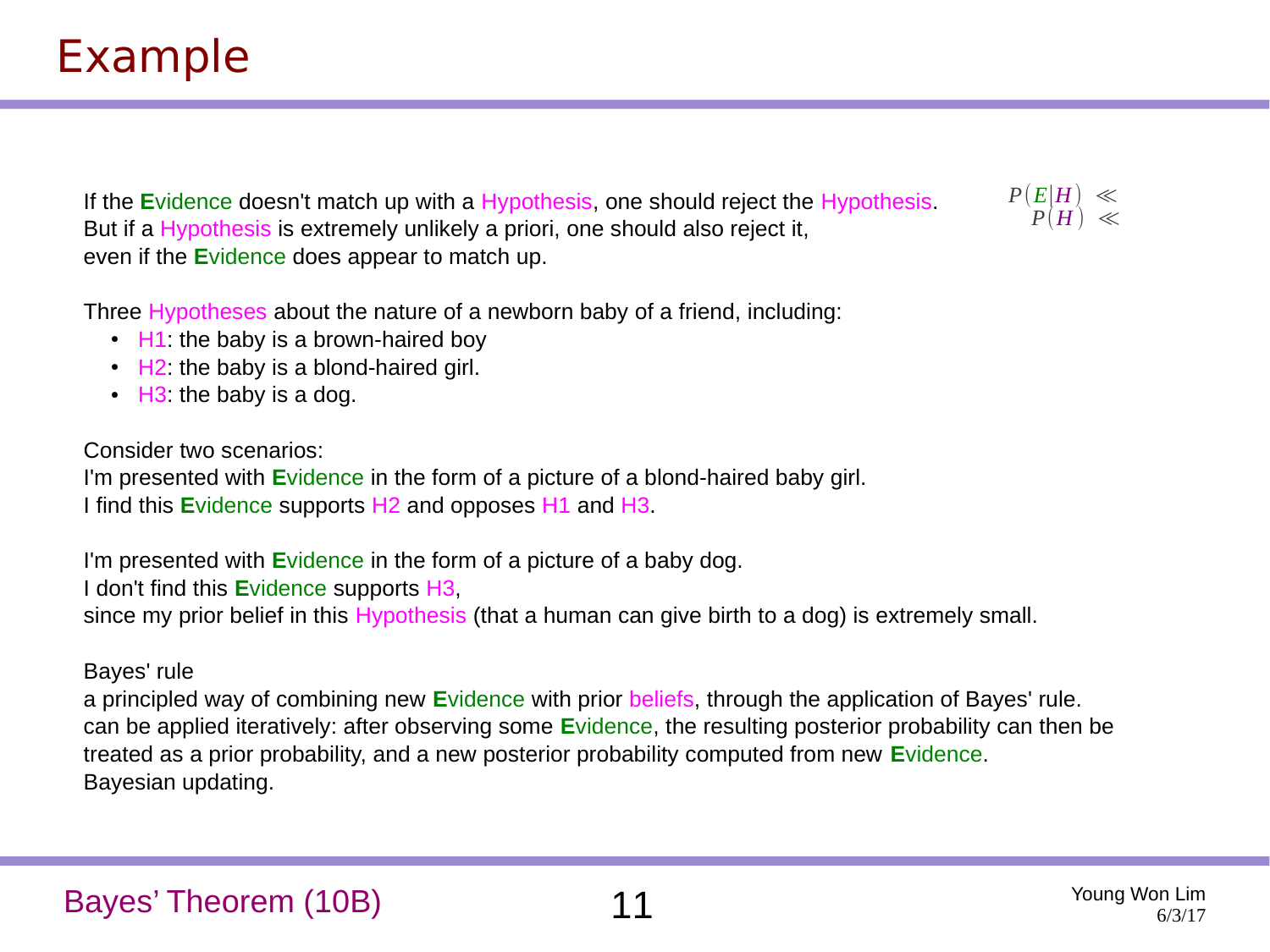### Posterior Probability Example (1)

Suppose there are two full bowls of cookies. **Bowl #1** has 10 chocolate chip and 30 plain cookies, while **bowl #2** has 20 of each.

When **picking a bowl** at random, and then **picking a cookie** at random. No reason to treat one bowl differently from another, likewise for the cookies. The drawn cookie turns out to be a plain one. How probable is it from bowl #1?

more than a half, since there are more plain cookies in bowl #1.

The precise answer

Let  $H1$  correspond to bowl #1, and  $H2$  to bowl #2.  $P(H1)=P(H2)=0.5$ .

The event  $E$  is the observation of a plain cookie. From the contents of the bowls,  $P(E|H1) = 30/40 = 0.75$  and  $P(E|H2) = 20/40 = 0.5$ .

Bayes' formula then yields

$$
P(H1|E) = \frac{P(E|H1) \cdot P(H1)}{P(E|H1)P(H1) + P(E|H2)P(H2)} = \frac{0.75 \times 0.5}{0.75 \times 0.5 + 0.5 \times 0.5} = 0.6
$$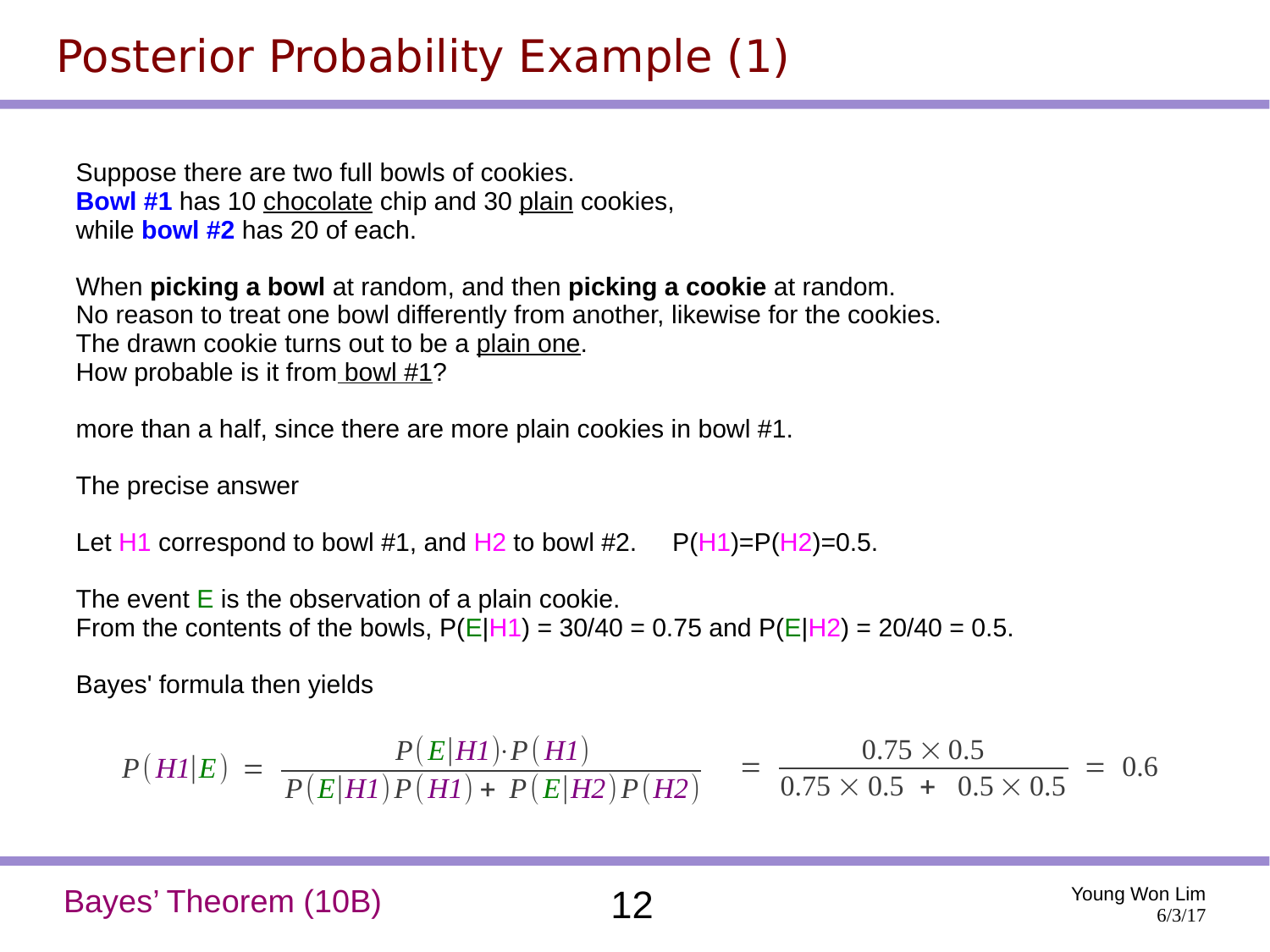## Posterior Probability Example (2)

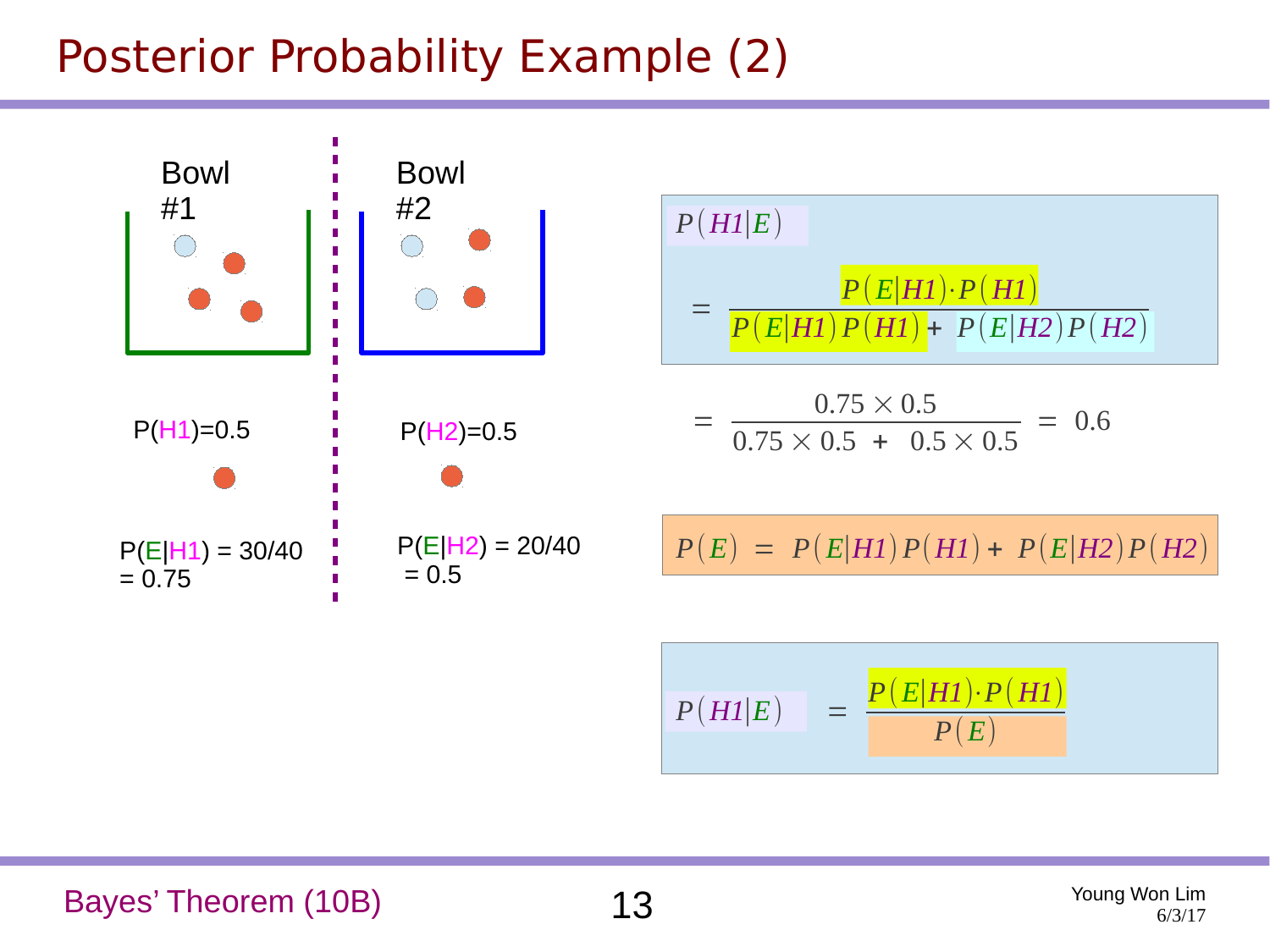### Posterior Probability Example (3)



Bayes' Theorem (10B)  $14$  Young Won Lim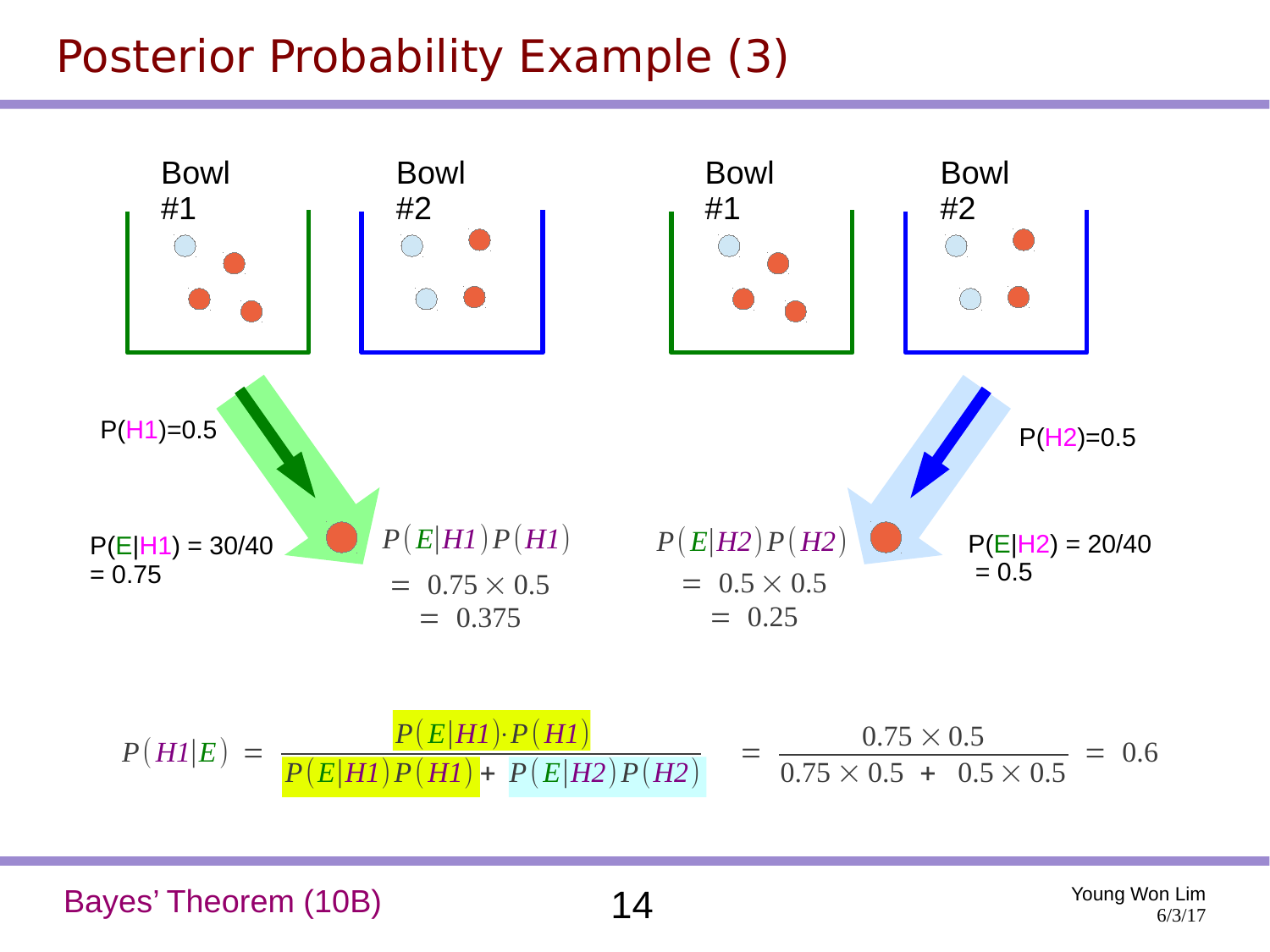### Posterior Probability Example (4)